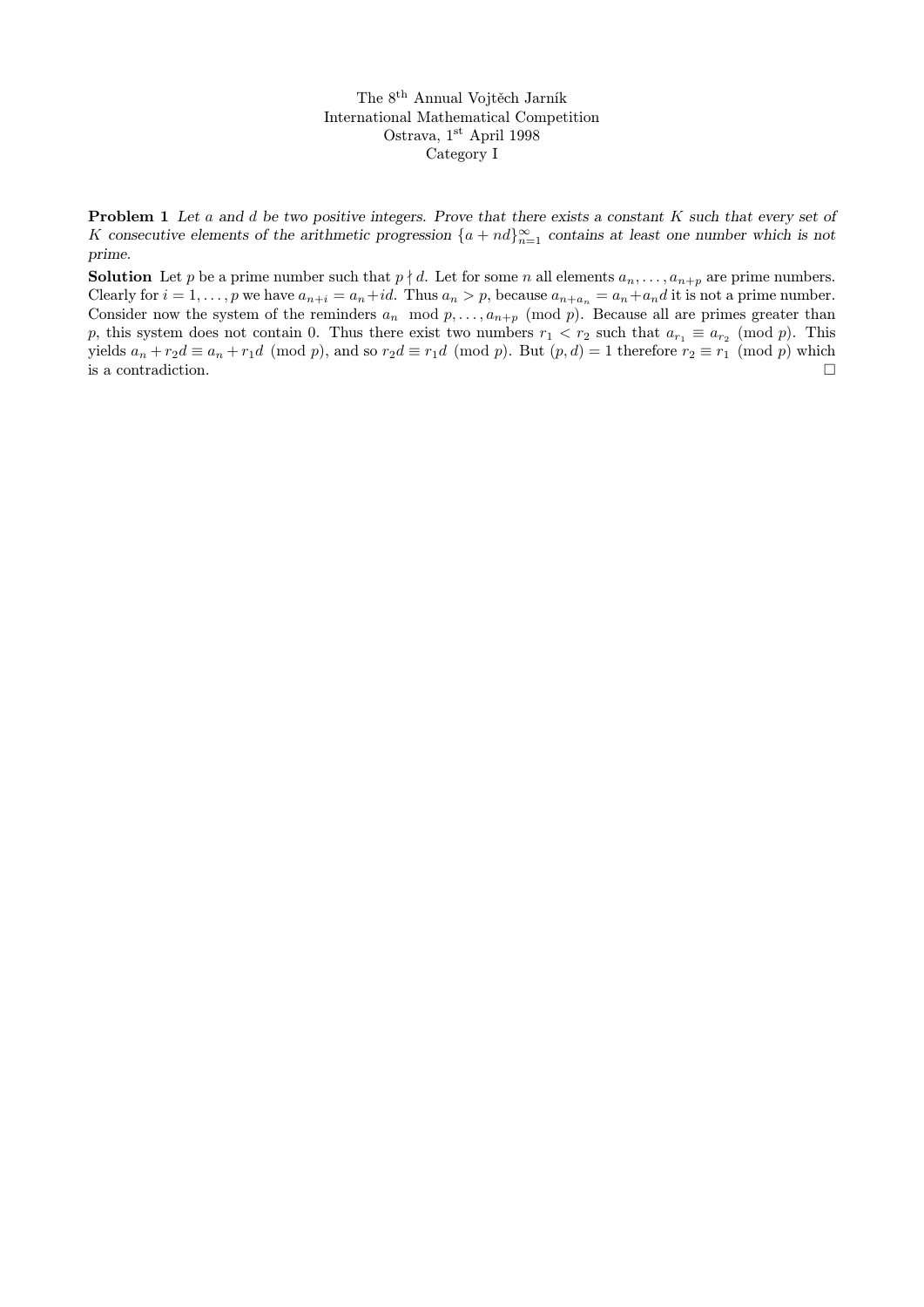The 8th Annual Vojtěch Jarník International Mathematical Competition Ostrava, 1<sup>st</sup> April 1998 Category I

Problem 2 Find the limit

$$
\lim_{n \to \infty} \left( \frac{\left(1 + \frac{1}{n}\right)^n}{e} \right)^n.
$$

Solution Recall that

$$
\lim_{n \to \infty} \left( 1 \pm \frac{1}{n} \right)^n = e^{\pm 1},
$$

and put

$$
f(x) = (1+x)^{\frac{1}{x}} \text{ for } x > 0,
$$
  
\n
$$
f(0) = \lim_{x \to 0^{+}} f(x) = e.
$$

It is easy to verify that  $f'_{+}(0) = -\frac{e}{2}$ . Hence

$$
f(x) = e(1 - 2x) + o(x)
$$
 and  $\frac{(1 + \frac{1}{n})^n}{e} = 1 - \frac{1}{2n} + o(\frac{1}{n})$ 

and

$$
\lim_{n \to \infty} \left( \frac{\left(1 + \frac{1}{n}\right)^n}{e} \right)^n = \lim_{n \to \infty} \left(1 - \frac{1}{2n} + o\left(\frac{1}{n}\right)\right)^n = \frac{1}{\sqrt{e}}
$$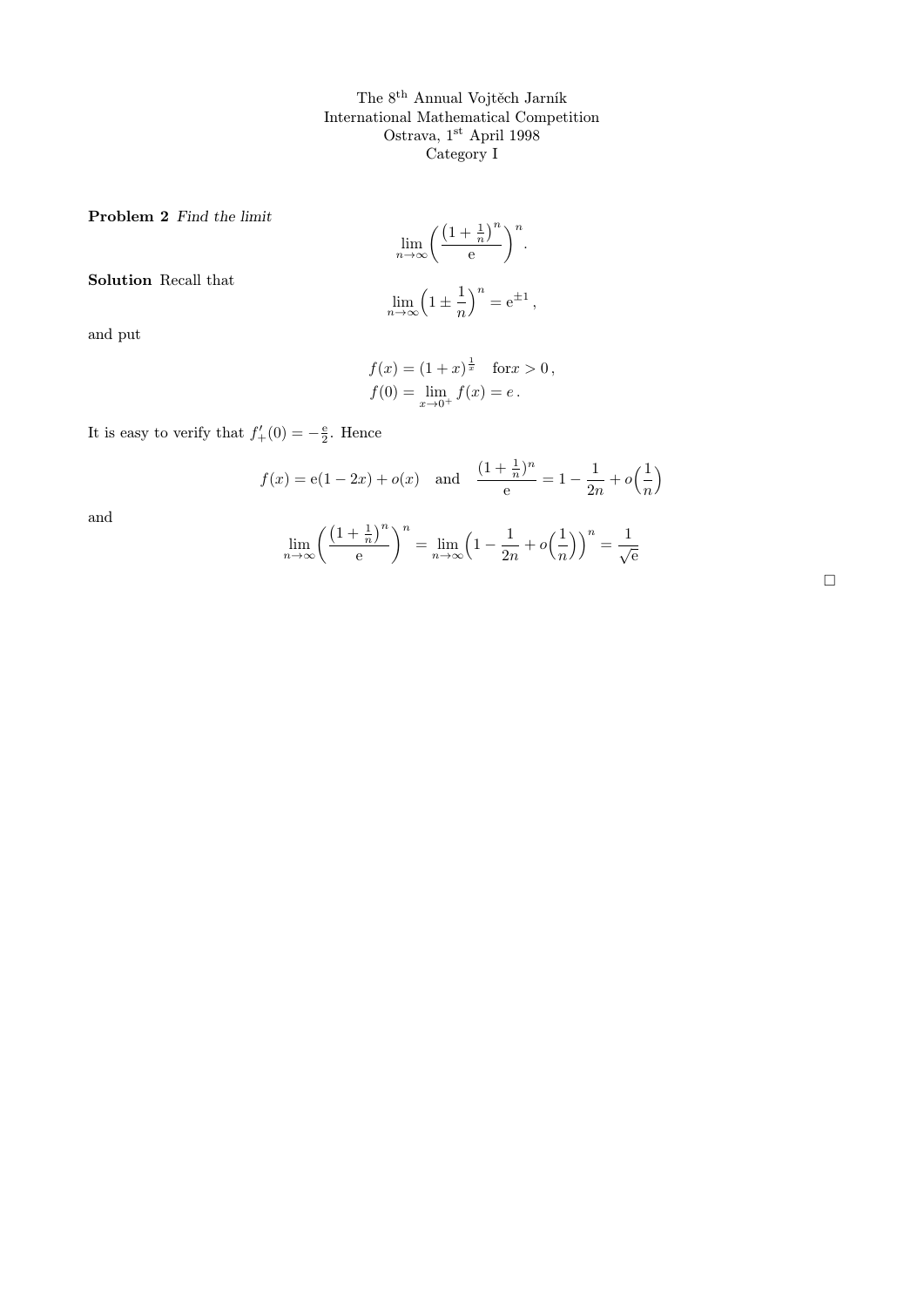The 8th Annual Vojtěch Jarník International Mathematical Competition Ostrava, 1st April 1998 Category I

**Problem 3** Give an example of a sequence of continuous functions on  $\mathbb{R}$  converging pointwise to 0 which is not uniformly convergent on any nonempty open set.

**Solution** Define for  $n \in \mathbb{N}$  a continuous function  $g_n$  by  $g_n(t) = 0$  for  $t \leq 0$  or  $t \geq \frac{2}{n}$ ,  $g_n(\frac{1}{n}) = 1$  and  $g_n$  is linear on  $\left[0, \frac{1}{n}\right], \left[\frac{1}{n}, \frac{1}{2n}\right]$ . Put

$$
f_n(t) = \sum_{k=0}^{\infty} 2^{-k} g_n(t - r_k),
$$
\n(1)

where  $r_k$  is an enumeration of rationals. By the Weierstrass theorem, the  $f_n$  are continuous. To prove that  $f_n$ tends pointwise to 0, fix  $t \in \mathbb{R}$  and  $\varepsilon > 0$ . Choose  $m \in \mathbb{N}$  such that  $\sum_{k=0}^{\infty}$  $k = m$  $2^{-k} < \frac{\varepsilon}{2}$ . By (1) and the definition of  $g_n$ , we can choose  $n \in \mathbb{N}$  such that for  $l \geq n$ 

$$
\sum_{k=0}^{m-1} 2^{-k} g_l(t-r_k) < \frac{\varepsilon}{2},
$$

which proves our claim. Now suppose that there exists an open, nonempty interval I such that  $f_n \to 0$  uniformly on I. Choose  $k_0 \in \mathbb{N}$  with  $r_{k_0} \in I$ . Put  $t_n = r_{k_0} + \frac{1}{n}$ . Then for n sufficiently large,

$$
\sup_{t \in I} |f_n(t)| \ge f_n(t_n) \ge 2^{-k_0} g_n(t_n - r_{k_0}) = 2^{-k_0} g_n \frac{1}{n} = 2^{-k_0};
$$

a contradiction.  $\hfill \square$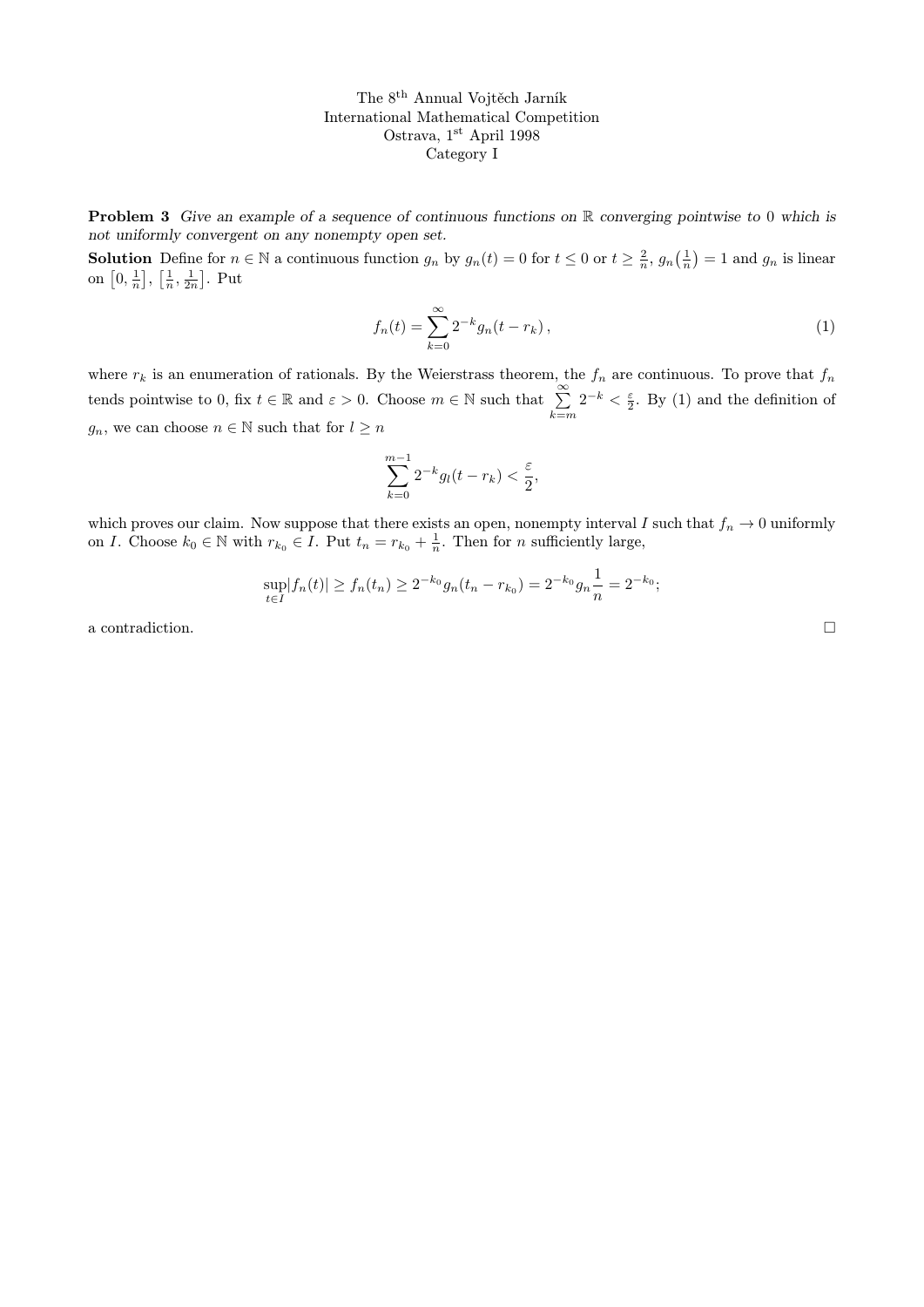The 8th Annual Vojtěch Jarník International Mathematical Competition Ostrava, 1<sup>st</sup> April 1998 Category I

Problem 4-M Prove the inequality

$$
\frac{n\pi}{4} - \frac{1}{\sqrt{8n}} \le \frac{1}{2} + \sum_{k=1}^{n-1} \sqrt{1 - \frac{k^2}{n^2}} \le \frac{n\pi}{4}
$$
\n(1)

for every integer  $n \geq 2$ .

Solution We obtain the inequalities by approximating the area of the first quarter of the unit circle with the sum of the areas of inscribed and tangent trapezoids (see the figure).



Obviously the sum of the area of the inscribed trapezoids with vertices

$$
\left(\frac{k-1}{n},0\right), \left(\frac{k}{n},0\right), \left(\frac{k}{n},\sqrt{1-\frac{k^2}{n^2}}\right), \left(\frac{k-1}{n},\sqrt{1-\frac{(k-1)^2}{n^2}}\right)
$$

(from  $k = 1$  to  $k = n$ ) estimates  $\frac{\pi}{4}$  (the area of the quarter of the unit circle) from below. The areas of such a trapezoid is

$$
\frac{1}{n} \frac{\sqrt{1 - \frac{(k-1)^2}{n^2}} + \sqrt{1 - \frac{k^2}{n^2}}}{2},
$$

thus after summation we obtain the inequality

$$
\frac{1}{2n} + \frac{1}{n} \sum_{k=1}^{n-1} \sqrt{1 - \frac{k^2}{n^2}} \le \frac{\pi}{4},\tag{2}
$$

which immediatelly implies the second inequality in  $(1)$ .

The set of the points of the unit circle with positive ordinate and with abscissa between  $\frac{2k-1}{2n}$ , and  $\frac{2k+1}{2n}$  is a subset of the trapezoid determined by the horizontal axis, the vertical lines with abscissas  $\frac{2k-1}{2n}$  and  $\frac{2k+1}{2n}$ , and the tangent line of the unit circle at the point  $\left(\frac{k}{n},\sqrt{1-\frac{k^2}{n^2}}\right)$ . The area of this trapezoid is simply  $\frac{1}{n}\sqrt{1-\frac{k^2}{n^2}}$ . We still have to cover the points of the first quarter of the unit circle with abscissas less than  $\frac{1}{2n}$  or greater than  $\frac{2n-1}{2n}$ . The former part is simply covered by a rectangle of area  $\frac{1}{2n}$ , while the l tangent trapezoid of area  $T_n$ , which satisfies

$$
T_n = \frac{1}{2n} \sqrt{1 - \left(\frac{4n-1}{4n}\right)^2} = \frac{1}{2n} \sqrt{\frac{8n-1}{16n^2}} \le \frac{1}{2n} \frac{1}{\sqrt{2n}}.
$$

The sum of these areas estimates the area of the quarter of the unit circle from above, therefore we have

$$
\frac{\pi}{4} \le \frac{1}{2n} + \frac{1}{n} \sum_{k=1}^{n-1} \sqrt{1 - \frac{k^2}{n^2}} + \frac{1}{2n} \frac{1}{\sqrt{2n}}.
$$
\n(3)

Obviously inequality (3) is equivalent to the first inequality in (1).  $\Box$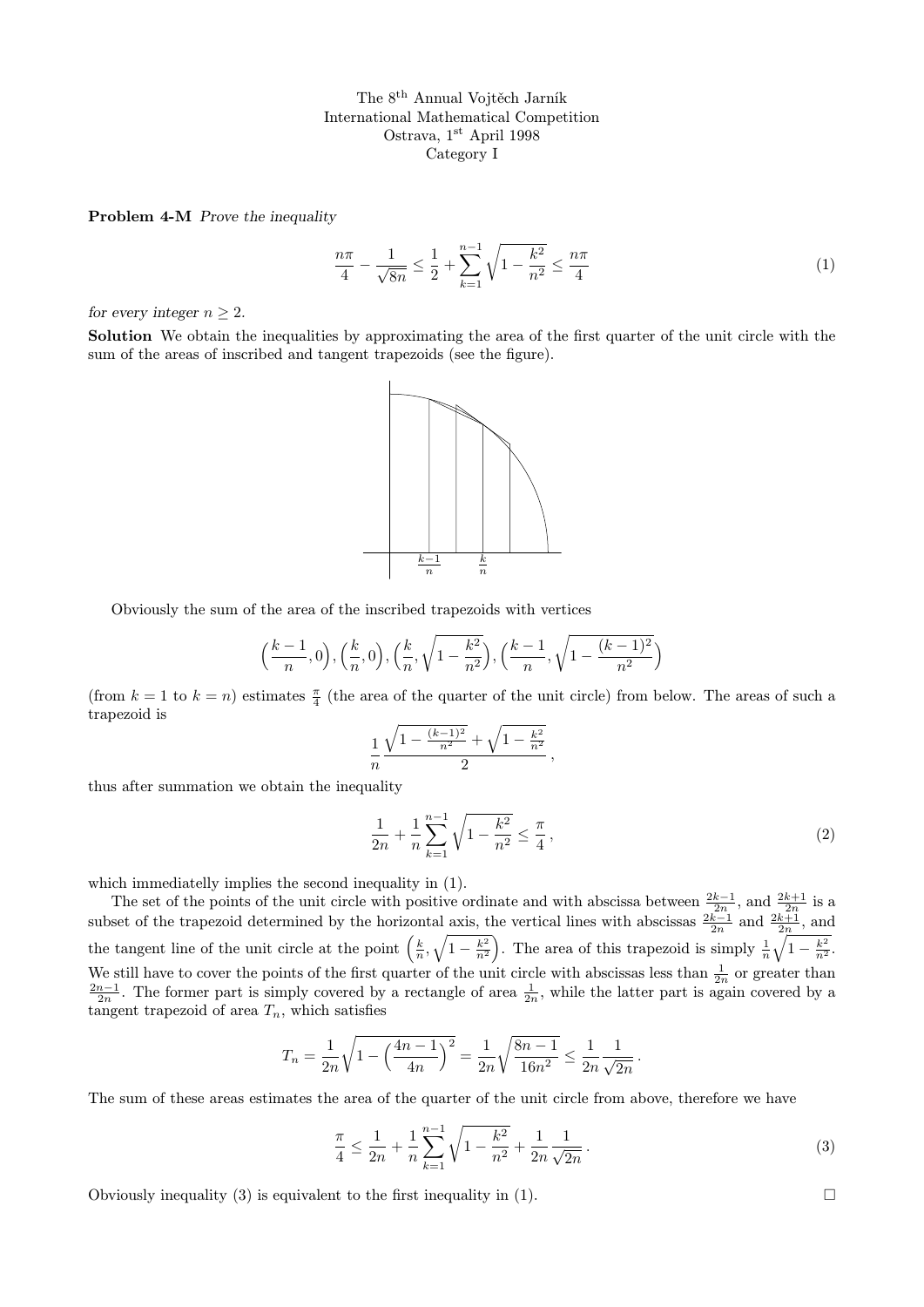The 8th Annual Vojtěch Jarník International Mathematical Competition Ostrava, 1st April 1998 Category I

Problem 4-I Prove that there exists a program in standard Pascal which prints out its own ascii code. No disc operations are permitted.

Solution Let g be a computable Gödel numbering over pascal programs. One can assume that every number is used in this numbering, i.e. every number is  $\mathfrak{g}(K)$  for some program K. Let  $K_n$  be the program whose Gödel number is n and let  $\mathfrak{k}(\sigma)$  be the following program,  $\sigma \in \mathbb{N}$ :

Program K ; const N =  $\Delta_{\sigma}$ ; procedure PrintOut ( P : integer ) ; var ... end ; { PrintOut } begin PrintOut (N); end .

where  $\Delta_{\sigma}$  is the decimal representation of  $\sigma$ , and PrintOut is the procedure which given a number n prints the program whose Gödel number is n. We will show that there exists  $\sigma$  satisfying

$$
\mathfrak{g}(\mathfrak{k}(\sigma)).\tag{1}
$$

Indeed, let

$$
\Pi \stackrel{Df}{=} \langle \lambda s : \mathfrak{g}(\mathfrak{k}(s)) \rangle
$$

and let

 $\delta \stackrel{Df}{=} \langle \lambda s :$  the output of  $K_s$  running with s as the input).

Both the functions  $\Pi$  and  $\delta$  are computable, hence the function  $\Pi \circ \delta$  is computable. Let L be a program computing the latter and let M be the Gödel number of L. Then  $\sigma \stackrel{Df}{=} \delta(M)$  satisfies (1). Indeed, we have:

$$
\sigma = \delta(M) = \langle \text{the value of the program } K_M \text{ on data } M \rangle =
$$
  
=  $\langle \text{the value of the program } L \text{ on data } M \rangle = (\Pi \circ \delta)(M) =$   
=  $\Pi(\delta(M)) = \Pi(\sigma) = \mathfrak{g}(\mathfrak{k}(\sigma)).$ 

So the desired program is  $\mathfrak{k}(\sigma)$ . To see that, let us notice that  $\mathfrak{k}(\sigma)$  prints  $K_{\sigma}$ , i.e. it prints  $K_{\mathfrak{g}(\mathfrak{k}(\sigma))} = \mathfrak{k}(\sigma)$ . Hence it prints itself.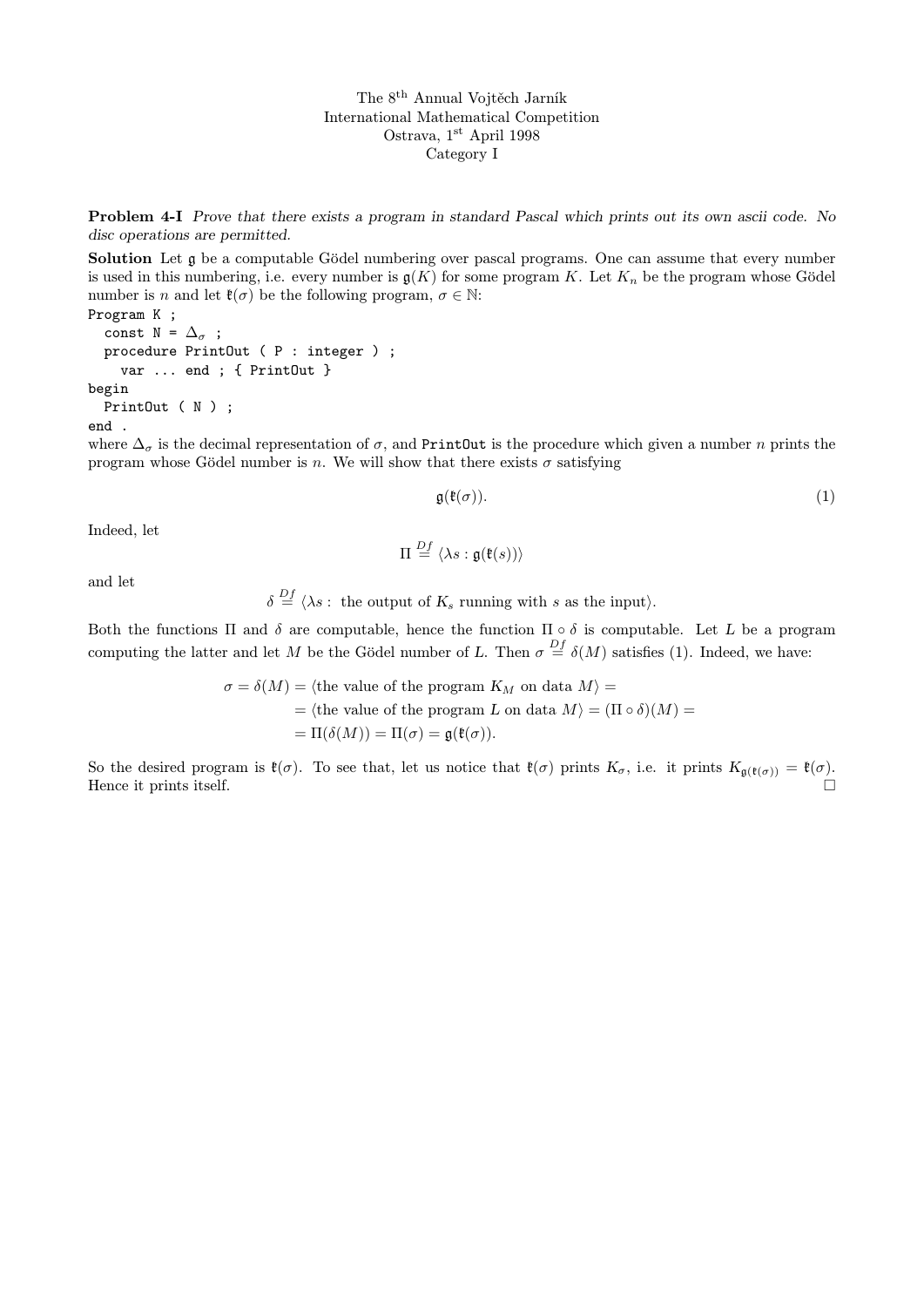The 8th Annual Vojtěch Jarník International Mathematical Competition Ostrava, 1st April 1998 Category II

**Problem 1** Let H be a complex Hilbert space. Let  $T: H \rightarrow H$  be a bounded linear operator such that  $|(Tx, x)| \le ||x||^2$  for each  $x \in H$ . Assume that  $\mu \in \mathbb{C}$ ,  $|\mu|=1$ , is an eigenvalue with the corresponding eigenspace  $E = \{\phi \in H : T\phi = \mu\phi\}.$  Prove that the orthogonal complement  $E^{\perp} = \{x \in H : \forall \phi \in E : (x, \phi) = 0\}$  of E is T-invariant, i.e.,  $T(E^{\perp}) \subseteq E^{\perp}$ .

**Solution** Suppose  $x \in E^{\perp}$ ,  $||x|| = 1$ . This means that  $(x, \phi) = 0$  for each  $\phi \in E$ . Then for any  $t \in \mathbb{C}$  and  $\phi \in E$ ,  $\|\phi\| = 1$ , we have

$$
1 + |t|^2 = ||\phi + tx||^2 \ge |T(\phi + tx), \phi + tx|
$$
  
= |(T\phi, \phi) + t(Tx, \phi) + \bar{t}(T\phi, x) + |t|^2(Tx, x)|  
= |\mu + t(Tx, \phi) + |t|^2(Tx, x)|

because  $(T\phi, x) = \mu(\phi, x) = 0$ . If  $(Tx, x) \neq 0$  we can take

$$
t = \frac{|(T\phi, x)|^2}{|(Tx, x)|^2} \frac{(Tx, x)}{(Tx, \phi)} \neq 0
$$

to obtain  $1+|t|^2 \leq |\mu+0| \leq 1$ , a contradiction. In the case  $(Tx,x)=0$  one can take  $t=-\mu/(Tx,\phi)$  yielding a contradiction again. This implies that  $(Tx, \phi) = 0$  for any  $\phi \in E$ , i.e.  $Tx \in E^{\perp}$ .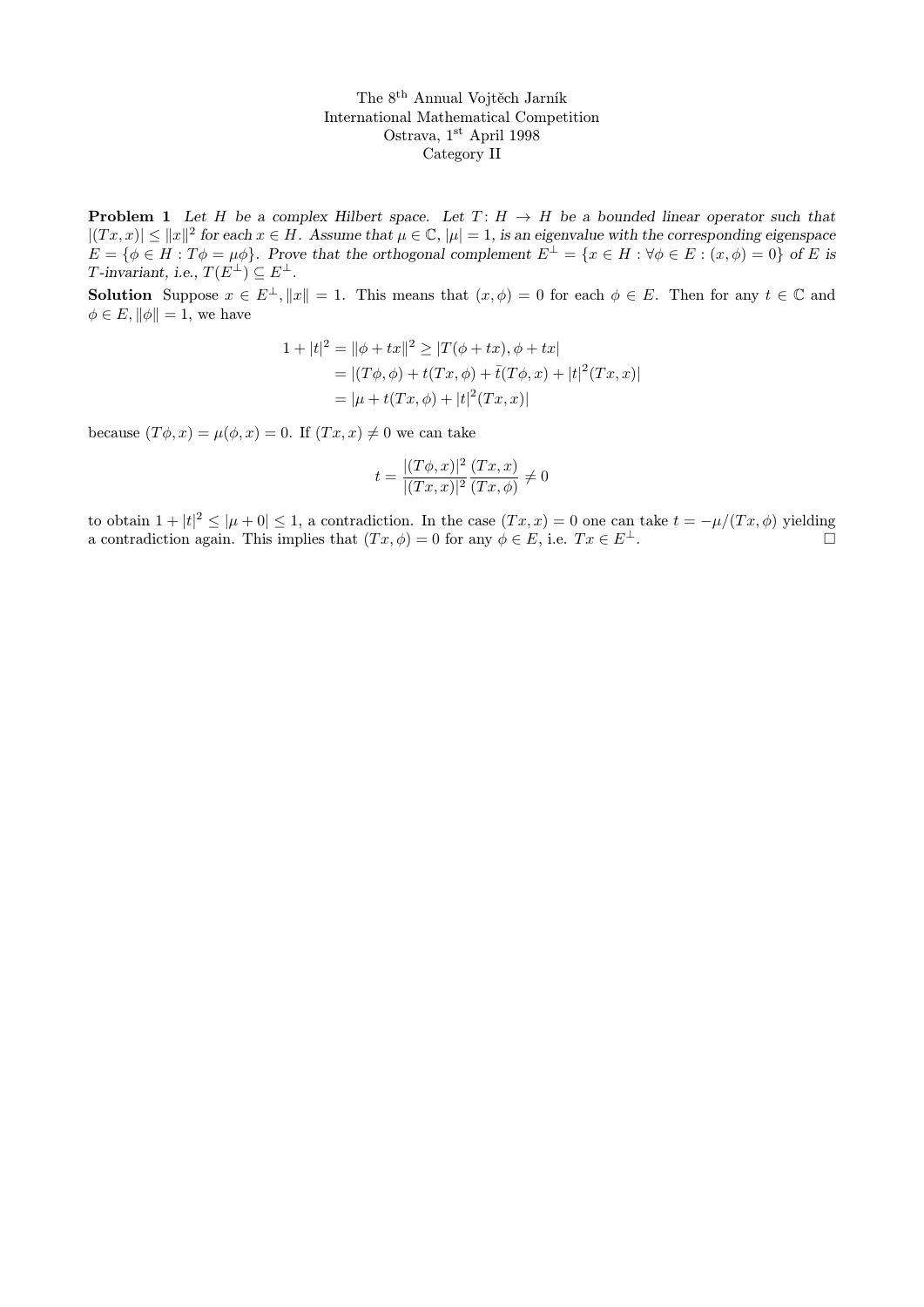The 8th Annual Vojtěch Jarník International Mathematical Competition Ostrava, 1st April 1998 Category II

**Problem 2** Decide, whether there is a member in the arithmetic progression  $\{a_n\}_{n=1}^{\infty}$  with first member  $a_1 = 1998$  and common difference  $d = 131$  which is a palindrome (a palindrome is a number whose decadic expression is symmetric, e.g. 7, 33, 43334, 2135312 and so on).

**Solution** We know that  $10^{131-1} \equiv 1 \pmod{131}$  (because 131 is a prime). We shall construct the following number which shall be a member of our arithmetic progression:

$$
A = 8991 \underbrace{0 \dots 0}_{126 \text{-times}} 1 \underbrace{0 \dots 0}_{130 \text{-times}} 1 \underbrace{0 \dots 0}_{130 \text{-times}} 1 \dots \dots \dots 1 \underbrace{0 \dots 0}_{130 \text{-times}} 1 \underbrace{0 \dots 0}_{126 \text{-times}} 1998
$$

(there is a suitable number of ones inside of the number - we shall show precisely later). We can express the number in a more precise manner:

$$
A = 8991 \cdot 10^{126} \cdot 10^{130 \cdot r} + \sum_{i=1}^{r} 10^{130 \cdot i} + 1998
$$

Now we can find out for which walues of r is the number a member of our arithmetic progression ( $A$  is a member of the sequence if 131 divides  $A - 1998$ :

$$
A - 1998 = 8991 \cdot 10^{126} \cdot 10^{130 \cdot r} + \sum_{i=1}^{r} 10^{130 \cdot i} \equiv t \cdot 1^{r} + \sum_{i=1}^{r} 1^{i} \equiv t + r \pmod{131},
$$

where t is the remainder on dividing 8991 ·  $10^{126}$  by 131. Now if  $t + r$  is a multiple of 131 then A will be a member of the sequence. But there are infinitely many such values of r which solve the problem.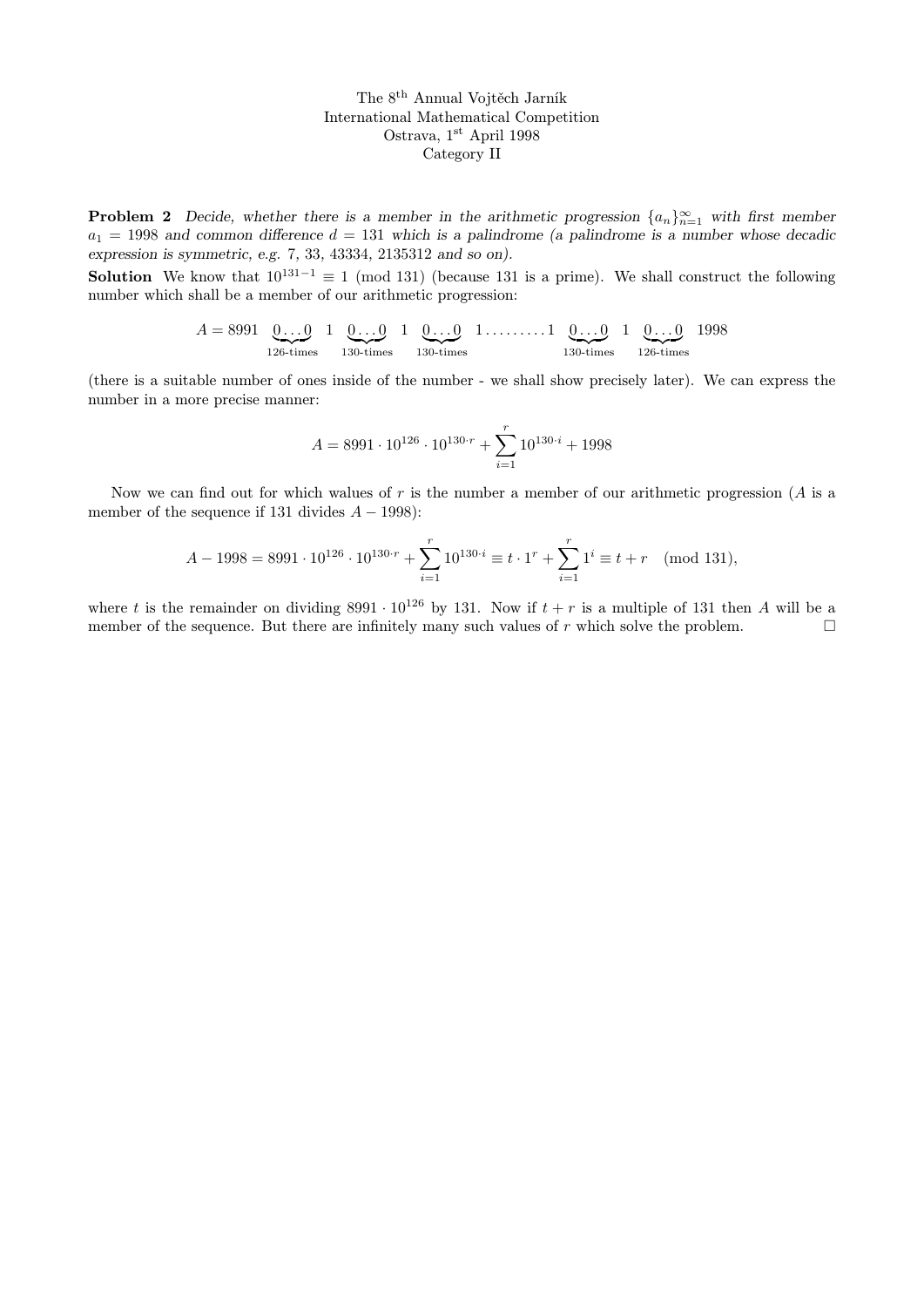The 8th Annual Vojtěch Jarník International Mathematical Competition Ostrava, $1^\mathrm{st}$  April 1998 Category II

Problem 3 Show that the roots of the real polynomial

 $P(z) = a_0 z^n + a_1 z^{n-1} + \cdots + a_{n-1} z + a_n,$ 

where  $0 < a_0 < \cdots < a_n$ , satisfy  $|z| > 1$ .

**Solution** Observe that for any  $z \notin (0, 1]$  on the unit disc

$$
|(1-z)P(z)| = |\sum_{j=0}^{n} a_j (z^{n-j} - z^{n+1-j})|
$$
  
>  $|a_n| - (\sum_{j=0}^{n-1} |a_j - a_{j+1}| \cdot |z^{n-j}|)$   

$$
\ge |a_n| - \sum_{j=0}^{n-1} |a_j - a_{j+1}|
$$
  
=  $a_n - (\sum_{j=0}^{n-1} (a_{j+1} - a_j) + a_0) = 0.$ 

The strict inequality follows from the fact, that if

$$
\left|\sum_{j=0}^{n-1} (a_j - a_{j+1})z^{n-j} - a_0 z^{n+1}\right| = \sum_{j=0}^{n-1} |(a_j - a_{j+1})z^{n-j}| + |a_0 z^{n+1}|
$$

then

$$
|(a_0 - a_1)z^n| + |(a_1 - a_2)z^{n-1}| = |(a_0 - a_1)z^n + (a_1 - a_2)z^{n-1}|
$$

and

$$
|(a_0 - a_1)z| + |(a_1 - a_2)| = |(a_0 - a_1)z + (a_1 - a_2)|.
$$

Consequently,  $z > 0$ . Since  $|z| \leq 1$ ,  $z \in (0, 1]$ ; a contradiction.

Hence for  $z \neq 1$ ,  $P(z) \neq 0$ . Since  $P(z) > 0$  for  $z \in (0, 1]$ , the result is proved.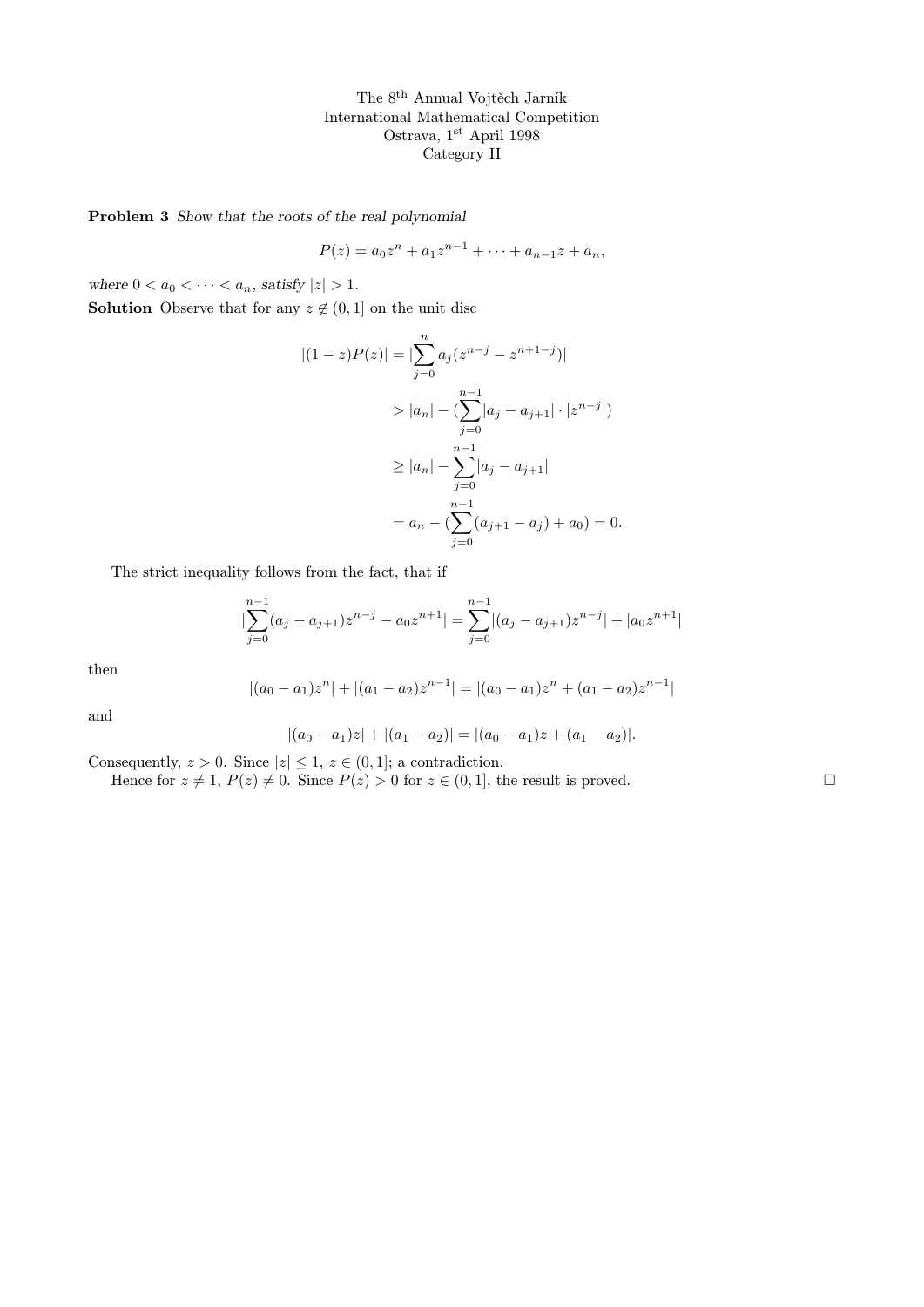The 8th Annual Vojtěch Jarník International Mathematical Competition Ostrava, 1st April 1998 Category II

**Problem 4-M** A function  $f: \mathbb{R} \to \mathbb{R}$  has the property that for every  $x, y \in \mathbb{R}$  there exists a real number t (depending on x and y) such that  $0 < t < 1$  and

$$
f(tx + (1-t)y) = tf(x) + (1-t)f(y).
$$
\n(1)

Does this imply that

$$
f\left(\frac{x+y}{2}\right) = \frac{f(x) + f(y)}{2} \tag{2}
$$

for every  $x, y \in \mathbb{R}$ ?

**Solution** As is justified by the following counterexample, the answer is negative. Since the sets  $\mathbb{R} \setminus \{0\}$  and  $\mathbb{R}^2$ have the same cardinality, there exists a surjective mapping  $\gamma \mapsto (a_{\gamma}, b_{\gamma})$  from  $\mathbb{R} \setminus \{0\}$  onto  $\mathbb{R}^2$ . Let us define

$$
\phi_{\gamma}(x) = a_{\gamma}x + b_{\gamma}
$$
  $(x \in \mathbb{R})$  for every  $\gamma \in \mathbb{R} \setminus \{0\}$  and  $\phi_0(x) = |x|$   $(x \in \mathbb{R})$ .

There also exists a family  $\{A_\gamma : \gamma \in \mathbb{R}\}$  of pairvise disjoint sets such that  $A_\gamma$  is a dense subset of R for every  $\gamma \in \mathbb{R} \setminus \{0\}$  and  $A_0 = \{-1, 0, 1\}$ . Now we can define

$$
f(x) = \begin{cases} \phi_{\gamma}(x) & \text{if } x \in A_{\gamma}, \ \gamma \in \mathbb{R}, \\ 0 & \text{if } x \in \mathbb{R} \setminus \bigcup_{\gamma \in \mathbb{R}} A_{\gamma}. \end{cases}
$$
 (3)

For every  $x, y \in \mathbb{R}$  with  $x \neq y$  there exists  $\beta \in \mathbb{R} \setminus \{0\}$  such that

$$
\frac{f(y) - f(x)}{y - x} = a_{\beta} \quad \text{and} \quad \frac{y f(x) - x f(y)}{y - x} = b_{\beta}.
$$

Since  $A_{\beta}$  is a dense set, there exists  $w \in A_{\beta}$  strictly between x and y. Then  $f(u) = \phi_{\beta}(u)$  for  $u \in \{x, y, w\}$ , hence (1) is satisfied with  $t = \frac{y-u}{y-x}$ . On the other hand

$$
f\left(\frac{-1+1}{2}\right) = f(0) = \phi_0(0) = 0 \neq 1 = \frac{\phi_0(-1) + \phi_0(1)}{2} = \frac{f(-1) + f(1)}{2}.
$$

 $\Box$